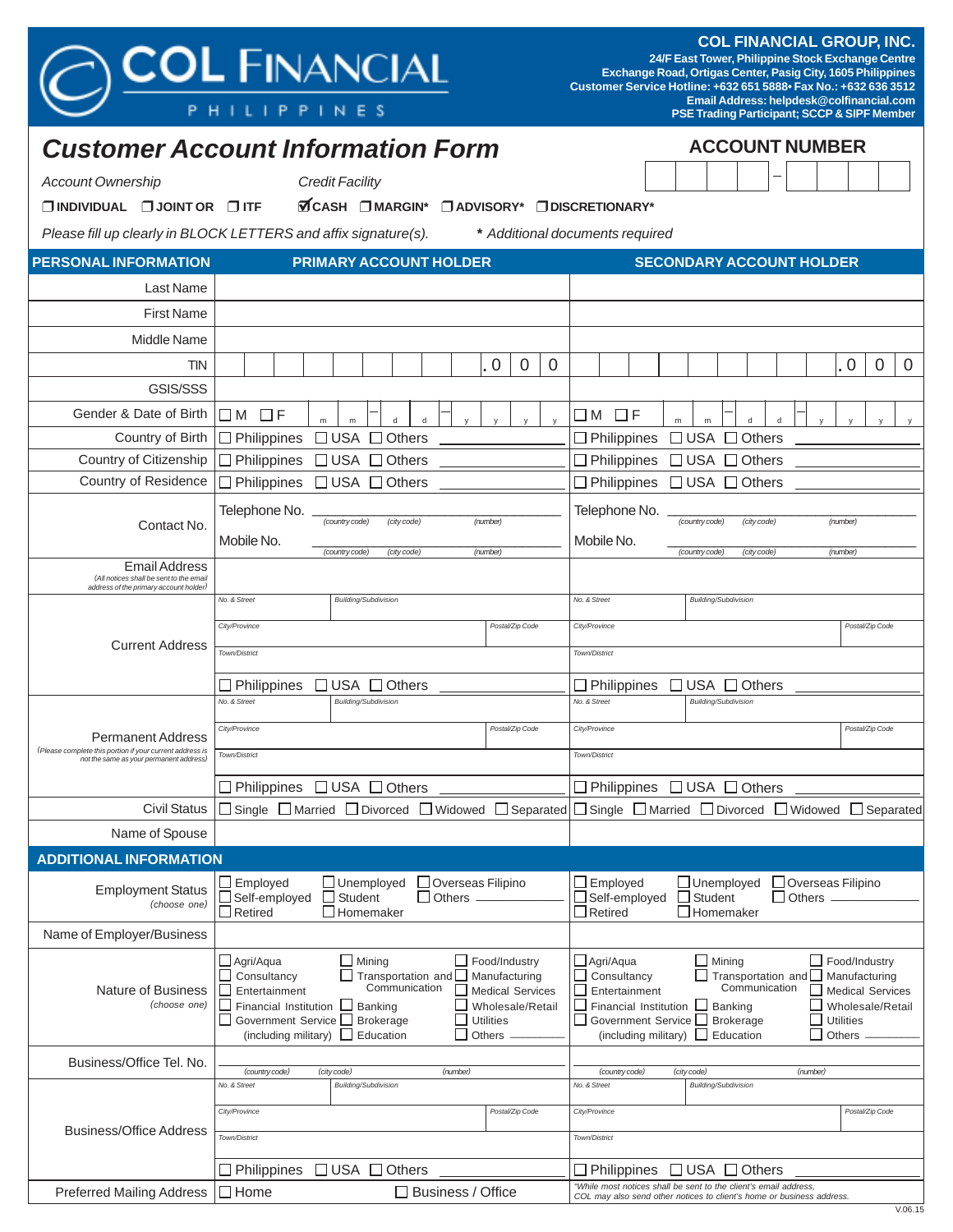| <b>DISCLOSURES</b>                                                                                                                                                                                                                                                                                                                                                                                                                                                                                                                                                                                                                                                                                                                                                                                                                                                                                                                                                                                                                                                                                                                                                                                                                                                            |                                                                                                                                                                                                                                                                                                                                                                                  | <b>PRIMARY ACCOUNT HOLDER</b>                                                                                                                              |                                                                                     | <b>SECONDARY ACCOUNT HOLDER</b>           |  |  |  |
|-------------------------------------------------------------------------------------------------------------------------------------------------------------------------------------------------------------------------------------------------------------------------------------------------------------------------------------------------------------------------------------------------------------------------------------------------------------------------------------------------------------------------------------------------------------------------------------------------------------------------------------------------------------------------------------------------------------------------------------------------------------------------------------------------------------------------------------------------------------------------------------------------------------------------------------------------------------------------------------------------------------------------------------------------------------------------------------------------------------------------------------------------------------------------------------------------------------------------------------------------------------------------------|----------------------------------------------------------------------------------------------------------------------------------------------------------------------------------------------------------------------------------------------------------------------------------------------------------------------------------------------------------------------------------|------------------------------------------------------------------------------------------------------------------------------------------------------------|-------------------------------------------------------------------------------------|-------------------------------------------|--|--|--|
| Are you a corporate officer or                                                                                                                                                                                                                                                                                                                                                                                                                                                                                                                                                                                                                                                                                                                                                                                                                                                                                                                                                                                                                                                                                                                                                                                                                                                |                                                                                                                                                                                                                                                                                                                                                                                  |                                                                                                                                                            |                                                                                     |                                           |  |  |  |
| director of a PSE listed company?                                                                                                                                                                                                                                                                                                                                                                                                                                                                                                                                                                                                                                                                                                                                                                                                                                                                                                                                                                                                                                                                                                                                                                                                                                             | $\Box$ No                                                                                                                                                                                                                                                                                                                                                                        | the control of the control of the control of the control of                                                                                                | $\Box$ No                                                                           |                                           |  |  |  |
| Are you a director, officer or<br>employee of another broker/                                                                                                                                                                                                                                                                                                                                                                                                                                                                                                                                                                                                                                                                                                                                                                                                                                                                                                                                                                                                                                                                                                                                                                                                                 | $\Box$ No                                                                                                                                                                                                                                                                                                                                                                        | (also provide consent letter from broker)                                                                                                                  | Yes, Specify Company: ________<br>$\Box$ No                                         | (also provide consent letter from broker) |  |  |  |
| dealer?<br>Are you a shareholder                                                                                                                                                                                                                                                                                                                                                                                                                                                                                                                                                                                                                                                                                                                                                                                                                                                                                                                                                                                                                                                                                                                                                                                                                                              | $\begin{array}{c} \begin{array}{c} \begin{array}{c} \begin{array}{c} \end{array} \\ \begin{array}{c} \end{array} \end{array} \end{array} \end{array} \end{array}$                                                                                                                                                                                                                |                                                                                                                                                            |                                                                                     |                                           |  |  |  |
| of another broker/dealer?                                                                                                                                                                                                                                                                                                                                                                                                                                                                                                                                                                                                                                                                                                                                                                                                                                                                                                                                                                                                                                                                                                                                                                                                                                                     | $\square$ No                                                                                                                                                                                                                                                                                                                                                                     |                                                                                                                                                            | $\Box$ No                                                                           |                                           |  |  |  |
| Do you have an existing                                                                                                                                                                                                                                                                                                                                                                                                                                                                                                                                                                                                                                                                                                                                                                                                                                                                                                                                                                                                                                                                                                                                                                                                                                                       | Yes, Please list account numbers:                                                                                                                                                                                                                                                                                                                                                |                                                                                                                                                            | Yes, Please list account numbers:                                                   |                                           |  |  |  |
| COL account?                                                                                                                                                                                                                                                                                                                                                                                                                                                                                                                                                                                                                                                                                                                                                                                                                                                                                                                                                                                                                                                                                                                                                                                                                                                                  | $\square$ No                                                                                                                                                                                                                                                                                                                                                                     |                                                                                                                                                            | $\Box$ No                                                                           |                                           |  |  |  |
| Do you have an account<br>with another broker?                                                                                                                                                                                                                                                                                                                                                                                                                                                                                                                                                                                                                                                                                                                                                                                                                                                                                                                                                                                                                                                                                                                                                                                                                                | Yes, Please list broker names:<br>$\overline{1}$<br>$\square$ No                                                                                                                                                                                                                                                                                                                 |                                                                                                                                                            | Yes, Please list broker names:<br>$\Box$ No                                         |                                           |  |  |  |
| <b>FINANCIAL AND INVESTMENT PROFILE</b>                                                                                                                                                                                                                                                                                                                                                                                                                                                                                                                                                                                                                                                                                                                                                                                                                                                                                                                                                                                                                                                                                                                                                                                                                                       |                                                                                                                                                                                                                                                                                                                                                                                  |                                                                                                                                                            |                                                                                     |                                           |  |  |  |
|                                                                                                                                                                                                                                                                                                                                                                                                                                                                                                                                                                                                                                                                                                                                                                                                                                                                                                                                                                                                                                                                                                                                                                                                                                                                               | $\Box$ <1 Million<br>$\Box$ <500,000                                                                                                                                                                                                                                                                                                                                             | $\Box$ <5 Million                                                                                                                                          | $\Box$ <500,000<br>$\Box$ <1 Million                                                | $\Box$ <5 Million                         |  |  |  |
| Assets                                                                                                                                                                                                                                                                                                                                                                                                                                                                                                                                                                                                                                                                                                                                                                                                                                                                                                                                                                                                                                                                                                                                                                                                                                                                        | $\Box$ <10 Million<br>□ Over 10 Million                                                                                                                                                                                                                                                                                                                                          |                                                                                                                                                            | $\Box$ <10 Million<br>□ Over 10 Million                                             |                                           |  |  |  |
| Net Worth                                                                                                                                                                                                                                                                                                                                                                                                                                                                                                                                                                                                                                                                                                                                                                                                                                                                                                                                                                                                                                                                                                                                                                                                                                                                     | $\Box$ <1 Million<br>$\Box$ <500,000                                                                                                                                                                                                                                                                                                                                             | $\Box$ <5 Million                                                                                                                                          | $\Box$ <500,000<br>$\Box$ <1 Million                                                | $\Box$ <5 Million                         |  |  |  |
| (Assets less liabilities)                                                                                                                                                                                                                                                                                                                                                                                                                                                                                                                                                                                                                                                                                                                                                                                                                                                                                                                                                                                                                                                                                                                                                                                                                                                     | $\Box$ <10 Million<br>$\Box$ Over 10 Million                                                                                                                                                                                                                                                                                                                                     |                                                                                                                                                            | $\Box$ <10 Million<br>$\Box$ Over 10 Million                                        |                                           |  |  |  |
| Annual Income                                                                                                                                                                                                                                                                                                                                                                                                                                                                                                                                                                                                                                                                                                                                                                                                                                                                                                                                                                                                                                                                                                                                                                                                                                                                 | $\Box$ <200,000<br>$\Box$ <500,000                                                                                                                                                                                                                                                                                                                                               | □ Over 1 Million<br>$\Box$ <1 Million                                                                                                                      | $\Box$ <200,000<br>$\Box$ <500,000 $\Box$ <1 Million                                | □ Over 1 Million                          |  |  |  |
| Source(s) of Income                                                                                                                                                                                                                                                                                                                                                                                                                                                                                                                                                                                                                                                                                                                                                                                                                                                                                                                                                                                                                                                                                                                                                                                                                                                           | $\Box$ Salary<br>$\Box$ Business<br>$\Box$ Retirement/                                                                                                                                                                                                                                                                                                                           | $\Box$ Investments<br>$\Box$ Family/Inheritance                                                                                                            | $\Box$ Salary<br>$\Box$ Business<br>$\Box$ Retirement/<br>$\Box$ Family/Inheritance | $\Box$ Investments                        |  |  |  |
| (choose all that apply)                                                                                                                                                                                                                                                                                                                                                                                                                                                                                                                                                                                                                                                                                                                                                                                                                                                                                                                                                                                                                                                                                                                                                                                                                                                       | Pension                                                                                                                                                                                                                                                                                                                                                                          | <b>Regular Remittances</b>                                                                                                                                 | Pension                                                                             | <b>Regular Remittances</b>                |  |  |  |
| <b>Investment Experience</b>                                                                                                                                                                                                                                                                                                                                                                                                                                                                                                                                                                                                                                                                                                                                                                                                                                                                                                                                                                                                                                                                                                                                                                                                                                                  | $\Box$ None<br>$\Box$ Limited                                                                                                                                                                                                                                                                                                                                                    | $\Box$ Good<br>$\Box$ Extensive                                                                                                                            | $\Box$ None<br>$\Box$ Limited                                                       | $\Box$ Good<br>$\Box$ Extensive           |  |  |  |
| <b>Investment Objectives</b><br>(List 1-4 in order of priority)                                                                                                                                                                                                                                                                                                                                                                                                                                                                                                                                                                                                                                                                                                                                                                                                                                                                                                                                                                                                                                                                                                                                                                                                               | <b>Capital Preservation</b><br>Long Term Investment                                                                                                                                                                                                                                                                                                                              | Growth<br>$\sim$ 100 $\sim$<br>Speculation                                                                                                                 | <b>Capital Preservation</b><br>Long Term Investment                                 | _________ Growth<br>Speculation           |  |  |  |
| <b>CUSTOMER'S PHILIPPINE BANK ACCOUNT DETAILS</b>                                                                                                                                                                                                                                                                                                                                                                                                                                                                                                                                                                                                                                                                                                                                                                                                                                                                                                                                                                                                                                                                                                                                                                                                                             |                                                                                                                                                                                                                                                                                                                                                                                  |                                                                                                                                                            |                                                                                     |                                           |  |  |  |
|                                                                                                                                                                                                                                                                                                                                                                                                                                                                                                                                                                                                                                                                                                                                                                                                                                                                                                                                                                                                                                                                                                                                                                                                                                                                               |                                                                                                                                                                                                                                                                                                                                                                                  |                                                                                                                                                            |                                                                                     |                                           |  |  |  |
| (ex. BPI, BDO, etc.)                                                                                                                                                                                                                                                                                                                                                                                                                                                                                                                                                                                                                                                                                                                                                                                                                                                                                                                                                                                                                                                                                                                                                                                                                                                          | (ex. Tektite Branch)                                                                                                                                                                                                                                                                                                                                                             |                                                                                                                                                            | <b>Manual Property Community Community Community</b> Bank Account Number:           |                                           |  |  |  |
| <b>CONFORME &amp; SPECIMEN</b><br><b>SIGNATURES</b>                                                                                                                                                                                                                                                                                                                                                                                                                                                                                                                                                                                                                                                                                                                                                                                                                                                                                                                                                                                                                                                                                                                                                                                                                           |                                                                                                                                                                                                                                                                                                                                                                                  | <b>PRIMARY ACCOUNT HOLDER</b>                                                                                                                              |                                                                                     | <b>SECONDARY ACCOUNT HOLDER</b>           |  |  |  |
| I confirm that all the information given in the Client Account Information Form is true and correct. COL Financial Group, Inc. (COL) is hereby authorized to verify the<br>same from whatever sources and shall consider any misrepresentation as sufficient ground for the rejection of this application or termination of my account. Should this<br>application be denied, COL has no obligation to furnish the ground for such rejection. I commit to keep current all information provided herein and to advise COL of any<br>changes within 30 days from such change. Further, I consent to the processing of all information I provided or will provide COL in the future. I also agree that all invoices<br>and all other communications by COL shall be sent via electronic mail to the primary account holder's email address and that updates of my account can be accessed<br>through COL's portfolio page. Finally, I hereby declare that I have read and understood the Online Securities Trading Agreement (v.06.15) of COL and agree to be bound<br>by its terms and conditions, as the same may be amended from time to time. I hereby affix my signatures to signify my conformance to all the foregoing.<br>(please sign below twice to confirm the above) |                                                                                                                                                                                                                                                                                                                                                                                  |                                                                                                                                                            |                                                                                     |                                           |  |  |  |
| <b>Full Name</b>                                                                                                                                                                                                                                                                                                                                                                                                                                                                                                                                                                                                                                                                                                                                                                                                                                                                                                                                                                                                                                                                                                                                                                                                                                                              |                                                                                                                                                                                                                                                                                                                                                                                  |                                                                                                                                                            |                                                                                     |                                           |  |  |  |
|                                                                                                                                                                                                                                                                                                                                                                                                                                                                                                                                                                                                                                                                                                                                                                                                                                                                                                                                                                                                                                                                                                                                                                                                                                                                               |                                                                                                                                                                                                                                                                                                                                                                                  |                                                                                                                                                            |                                                                                     |                                           |  |  |  |
|                                                                                                                                                                                                                                                                                                                                                                                                                                                                                                                                                                                                                                                                                                                                                                                                                                                                                                                                                                                                                                                                                                                                                                                                                                                                               |                                                                                                                                                                                                                                                                                                                                                                                  |                                                                                                                                                            |                                                                                     |                                           |  |  |  |
| Signature (1)                                                                                                                                                                                                                                                                                                                                                                                                                                                                                                                                                                                                                                                                                                                                                                                                                                                                                                                                                                                                                                                                                                                                                                                                                                                                 | $\checkmark$ and the contract of $\checkmark$ and $\checkmark$ and $\checkmark$ and $\checkmark$ and $\checkmark$ and $\checkmark$ and $\checkmark$ and $\checkmark$ and $\checkmark$ and $\checkmark$ and $\checkmark$ and $\checkmark$ and $\checkmark$ and $\checkmark$ and $\checkmark$ and $\checkmark$ and $\checkmark$ and $\checkmark$ and $\checkmark$ and $\checkmark$ |                                                                                                                                                            | $\checkmark$                                                                        |                                           |  |  |  |
|                                                                                                                                                                                                                                                                                                                                                                                                                                                                                                                                                                                                                                                                                                                                                                                                                                                                                                                                                                                                                                                                                                                                                                                                                                                                               |                                                                                                                                                                                                                                                                                                                                                                                  |                                                                                                                                                            |                                                                                     |                                           |  |  |  |
|                                                                                                                                                                                                                                                                                                                                                                                                                                                                                                                                                                                                                                                                                                                                                                                                                                                                                                                                                                                                                                                                                                                                                                                                                                                                               |                                                                                                                                                                                                                                                                                                                                                                                  |                                                                                                                                                            |                                                                                     |                                           |  |  |  |
| Signature (2)                                                                                                                                                                                                                                                                                                                                                                                                                                                                                                                                                                                                                                                                                                                                                                                                                                                                                                                                                                                                                                                                                                                                                                                                                                                                 |                                                                                                                                                                                                                                                                                                                                                                                  |                                                                                                                                                            |                                                                                     |                                           |  |  |  |
|                                                                                                                                                                                                                                                                                                                                                                                                                                                                                                                                                                                                                                                                                                                                                                                                                                                                                                                                                                                                                                                                                                                                                                                                                                                                               | $\checkmark$ and the contract of $\checkmark$ and $\checkmark$ and $\checkmark$ and $\checkmark$ and $\checkmark$ and $\checkmark$ and $\checkmark$ and $\checkmark$ and $\checkmark$ and $\checkmark$ and $\checkmark$ and $\checkmark$ and $\checkmark$ and $\checkmark$ and $\checkmark$ and $\checkmark$ and $\checkmark$ and $\checkmark$ and $\checkmark$ and $\checkmark$ |                                                                                                                                                            |                                                                                     |                                           |  |  |  |
|                                                                                                                                                                                                                                                                                                                                                                                                                                                                                                                                                                                                                                                                                                                                                                                                                                                                                                                                                                                                                                                                                                                                                                                                                                                                               |                                                                                                                                                                                                                                                                                                                                                                                  |                                                                                                                                                            |                                                                                     |                                           |  |  |  |
| <b>Date Signed</b>                                                                                                                                                                                                                                                                                                                                                                                                                                                                                                                                                                                                                                                                                                                                                                                                                                                                                                                                                                                                                                                                                                                                                                                                                                                            |                                                                                                                                                                                                                                                                                                                                                                                  |                                                                                                                                                            |                                                                                     |                                           |  |  |  |
| HOW DID YOU LEARN ABOUT COL FINANCIAL? (Choose all that apply)                                                                                                                                                                                                                                                                                                                                                                                                                                                                                                                                                                                                                                                                                                                                                                                                                                                                                                                                                                                                                                                                                                                                                                                                                |                                                                                                                                                                                                                                                                                                                                                                                  |                                                                                                                                                            |                                                                                     |                                           |  |  |  |
|                                                                                                                                                                                                                                                                                                                                                                                                                                                                                                                                                                                                                                                                                                                                                                                                                                                                                                                                                                                                                                                                                                                                                                                                                                                                               |                                                                                                                                                                                                                                                                                                                                                                                  | $\Box$ COL website $\Box$ TV, Radio or Print $\Box$ Online Sources $\Box$ COL seminar or conference $\Box$ Other seminar or conference $\Box$ Referred by: |                                                                                     |                                           |  |  |  |
| FOR COL'S USE ONLY                                                                                                                                                                                                                                                                                                                                                                                                                                                                                                                                                                                                                                                                                                                                                                                                                                                                                                                                                                                                                                                                                                                                                                                                                                                            |                                                                                                                                                                                                                                                                                                                                                                                  |                                                                                                                                                            |                                                                                     |                                           |  |  |  |
| <b>ACCOUNT TYPE</b> (Please select ONE)                                                                                                                                                                                                                                                                                                                                                                                                                                                                                                                                                                                                                                                                                                                                                                                                                                                                                                                                                                                                                                                                                                                                                                                                                                       |                                                                                                                                                                                                                                                                                                                                                                                  |                                                                                                                                                            | <b>TYPE OF SERVICE</b>                                                              |                                           |  |  |  |
| $\Box$ COL STARTER                                                                                                                                                                                                                                                                                                                                                                                                                                                                                                                                                                                                                                                                                                                                                                                                                                                                                                                                                                                                                                                                                                                                                                                                                                                            | $\Box$ COL PLUS<br>$\Box$ COL PREMIUM                                                                                                                                                                                                                                                                                                                                            | $\Box$ OTHERS $\_\_\_\_\_\_\_\_\_\_\_\_$                                                                                                                   | $\Box$ REGULAR                                                                      | $\Box$ PCG<br>$\Box$ IFA                  |  |  |  |
| Sales Officer:                                                                                                                                                                                                                                                                                                                                                                                                                                                                                                                                                                                                                                                                                                                                                                                                                                                                                                                                                                                                                                                                                                                                                                                                                                                                | Signature Verified By:                                                                                                                                                                                                                                                                                                                                                           | Processed By:                                                                                                                                              | Date Opened:                                                                        | Approved By:                              |  |  |  |
|                                                                                                                                                                                                                                                                                                                                                                                                                                                                                                                                                                                                                                                                                                                                                                                                                                                                                                                                                                                                                                                                                                                                                                                                                                                                               |                                                                                                                                                                                                                                                                                                                                                                                  |                                                                                                                                                            |                                                                                     |                                           |  |  |  |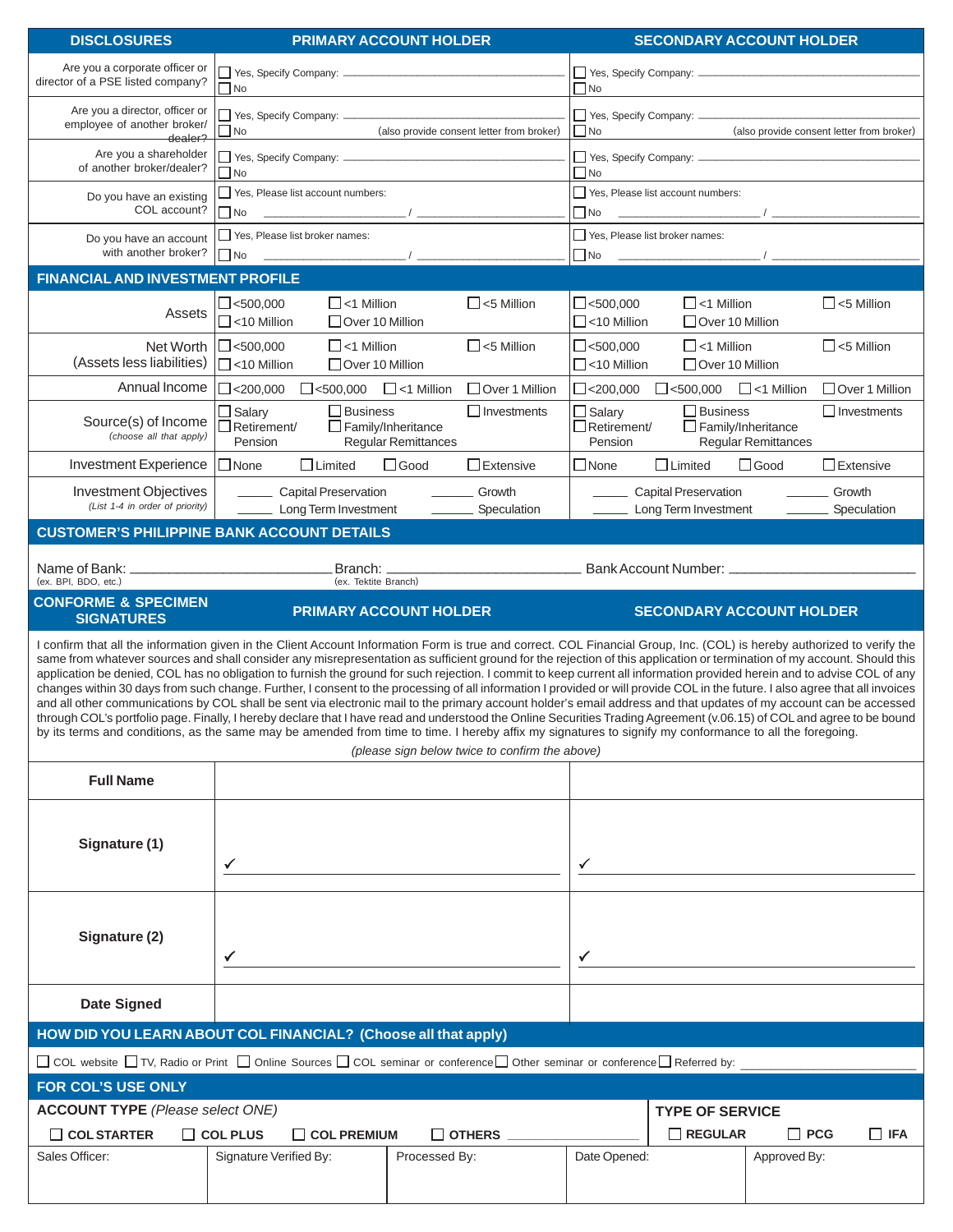

#### **FOREIGN ACCOUNT TAX COMPLIANCE ACT (FATCA) DISCLOSURES (FOR PERSONAL ACCOUNTS)**

| <b>ACCOUNT TYPE:</b> | □ Individual □ Joint<br>ACCOUNT HOLDER: □ Primary □ Secondary | ACCOUNT NO.: |
|----------------------|---------------------------------------------------------------|--------------|
| $\bigcap$            |                                                               |              |

CLIENT NAME:

*Last Name First Name Middle Name*

In compliance with FATCA and as enacted by the US government, kindly answer the following questionnaire and provide the requested additional information:

#### **A. PRELIMINARY QUESTIONS**

| 1) Are you a US citizen? (Includes dual citizens where | 2) Are vou a Green | 3) Are you considered a US resident | If your answer to any of the  |
|--------------------------------------------------------|--------------------|-------------------------------------|-------------------------------|
| one of the countries of citizenship is the U.S.)       | card holder?       | for tax purposes?*                  | Part A Questions is 'Yes',    |
| □ Yes                                                  | □ Yes              | □ Yes                               | proceed to Part B. Otherwise, |
| ∩ No                                                   | No ר               | □ No                                | proceed to Part C.            |

*\* US Resident for Tax Purposes (Substantial Presence Test): 1) 31 days during current year and 2) 183 days during the 3 year period computed as follows: Days present in the US during the current calendar year + 1/3 of days present the year before + 1/6 of the days present 2 years before.*

**B. US PERSONS -** *If you answered "Yes" to any of the Part A Questions, please provide the following information. Otherwise, please proceed to Part C.* 

| 4) US          | No. & Street | <b>Building/Subdivision</b> | 5) US TIN No. |              |              |           |  |           |  |
|----------------|--------------|-----------------------------|---------------|--------------|--------------|-----------|--|-----------|--|
| <b>Address</b> | City         | State                       | Zip Code      | 6) US Tel No | $+^{\prime}$ | Area Code |  | Phone No. |  |
|                |              |                             |               |              |              |           |  |           |  |

#### **C. OTHER US INDICIA -** *If you answered "No" to ALL Part A Questions, please provide the following information.*

| 7) Do you<br>have a US<br>address?<br>$\Box$ Yes<br>$\square$ No | No. & Street |       | Building/Subdivision | 8) Were you<br>born in the US<br>or any US<br>territory?<br>$\Box$ Yes<br>$\square$ No | 9) Did you grant a power<br>of attorney to a person<br>with a US address to open<br>this account?<br>$\Box$ Yes<br>$\square$ No |
|------------------------------------------------------------------|--------------|-------|----------------------|----------------------------------------------------------------------------------------|---------------------------------------------------------------------------------------------------------------------------------|
|                                                                  | Citv         | State | Zip Code             |                                                                                        |                                                                                                                                 |

#### **D. ADDITIONAL DOCUMENTARY REQUIREMENTS (PRE-REQUISITE TO ACCOUNT OPENING)**

- 1. **If you answered "YES' to any PART A question:** (a) IRS Form W-9; AND (b) If US citizen or green card holder: US identification documents (i.e. passport).
- 2. **If you answered "YES" to any PART C question**: (a) IRS Form W-8BEN; AND (b) Non-US government issued identification document; AND (c) in case of US place of birth: (1) Copy of Certificate of Loss of Nationality of the US OR (2) written explanation on renunciation of US citizenship or why client did not obtain US citizenship at birth.

#### **E. AGREEMENT**

- 1. **FATCA REGISTRATION**. The Client is aware that COL registered with the United States Internal Revenue Service ("IRS") and consents to COL's compliance with the requirements under the FATCA, as the same may be amended from time to time, and its implementing rules and regulations.
- 2. **FATCA STATUS DECLARATION.** The Client represents that the disclosures above are true and correct. The Client understands that in case of joint accounts, if one of the account holders is a U.S. Person, the whole account shall be considered as an account held by a U.S. Person.
- 3. **CHANGE IN CIRCUMSTANCES**. The Client undertakes to inform COL of any change in the Client's FATCA status and furnish COL all necessary documentation within thirty (30) days from the change without need for demand from COL.

In case the Client, *either at the time of account opening or as a result of a change in circumstance, acquires the status as a US Person and fails to submit all* required documentation or information to COL within the required time periods, COL has the right to withhold payments in accordance with FATCA on the Client's online securities trading account and/or close the account. In case of such closure, COL shall be entitled to liquidate the stock positions in the Client's account at prevailing market prices and shall return the proceeds thereof together with all cash positions to the Client, less any amounts which COL may be required to withhold under existing local and U.S. legislation and amounts which the Client may owe to COL.

- 4. **CONSENT TO REPORTING AND WITHHOLDING**. The Client understands that as part of COL's reporting obligations under the FATCA, COL may transmit the Client's personal information to the IRS and consents to the disclosure of such information. Said disclosures may include but are not necessarily limited to: (i) the personal information of the account holders; (ii) any information relating to the account; and (iii) any information relating to any other accounts of the accountholders.
- 5. **RELIANCE**. The Client understands the COL will rely and act on the basis of the Client's disclosures to COL. The above notwithstanding, COL retains the right to verify the same from whatever sources it may consider appropriate. Any misrepresentation regarding the Client's status shall be a ground for termination of the Client's account.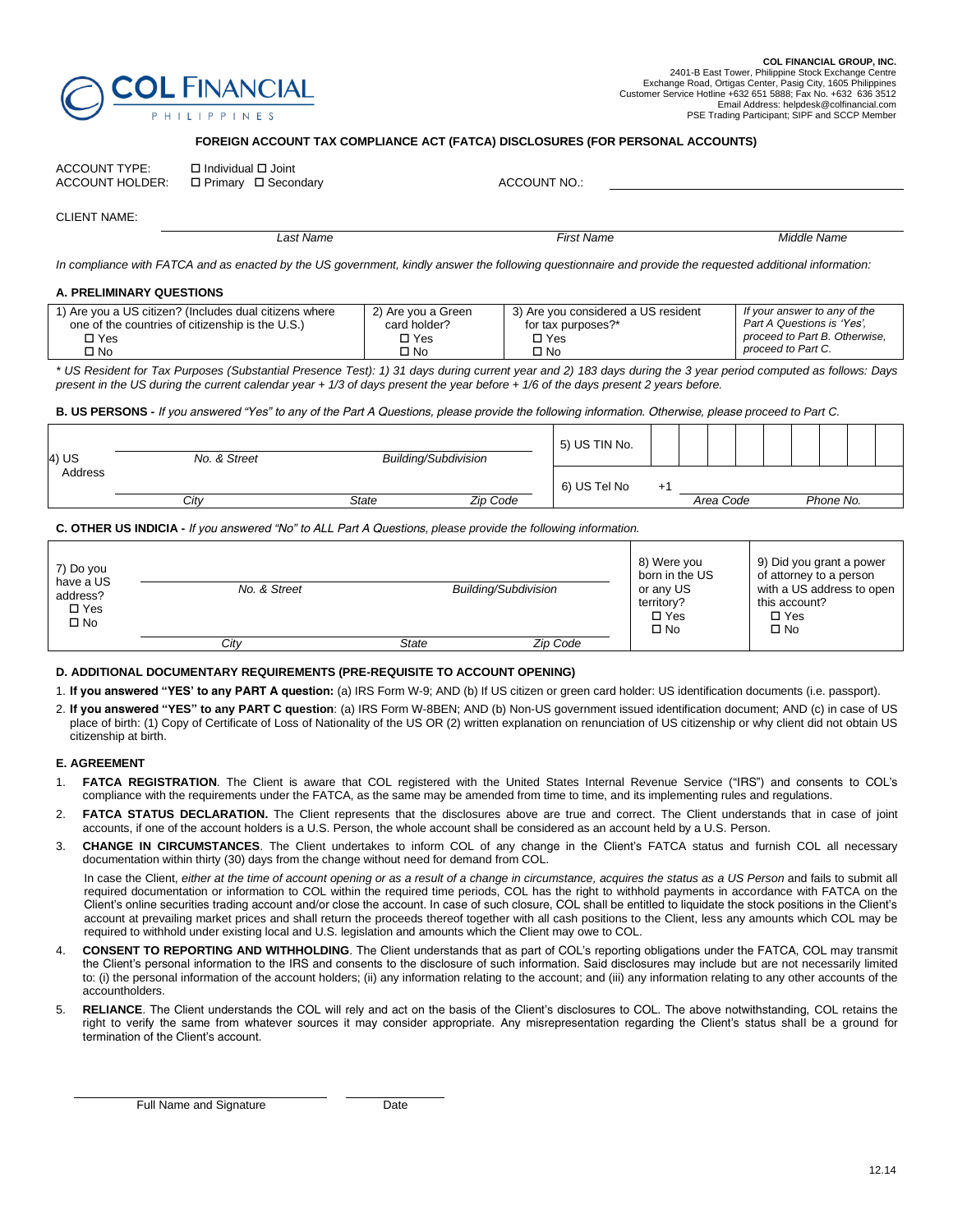**COL FINANCIAL GROUP, INC. 24/F East Tower, Philippine Stock Exchange Centre Exchange Road, Ortigas Center, Pasig City, 1605 Philippines Customer Service Hotline: +632 651 5888 • Fax No.: +632 636 3512 Email Address: helpdesk@colfinancial.com PSE Trading Participant; SCCP & SIPF Member**

# **ONLINE SECURITIES TRADING AGREEMENT** (V.06.15)

I/We (Client) hereby formalize and confirm the opening of an Online Securities Trading Account (OSTA) with COL FINANCIAL GROUP, INC. (COL) and agree to be bound by the following terms and conditions:

#### 1. **ONLINE BROKERAGE SERVICE AND APPOINTMENT AS ATTORNEY-IN-FACT.**

**COL FINANCIAL** 

**HILIPPINES** 

- 1.1 COL, a Securities and Exchange Commission (SEC) licensed broker in securities and a trading participant in the Philippine Stock Exchange (PSE), shall act as broker for the sale and/or purchase of securities by providing clients with online brokerage services.
- 1.2 For the purpose of selling, buying, or performing other acts stated herein, the Client irrevocably appoints and constitutes COL, its officers, employees, agents, or successors-in-interest and/or assigns, as the true and lawful attorney-in-fact with full power and authority to execute buy or sell orders, lend or borrow securities, execute bills of sale, receipts, assignments of all rights, title and interests to the purchaser/s thereof, and to deliver or accept delivery of the corresponding stock certificates or certificates of participation, and to do all other acts which COL may do or cause to be done in accordance with the powers herein conferred, all of which are hereby deemed ratified in all respects. COL shall be entitled to rely on any instruments, notices, and communications which COL believes to have originated from the Client and the Client shall be bound thereby.
- 2. **ONLINE SECURITIES TRADING ACCOUNT (OSTA).** The Client's OSTA enables the Client to personally execute buying and selling of securities using COL's trading platform subject to the prevailing rules of the PSE, SEC, other government agencies, and this Agreement. The Client may likewise post, modify, or cancel his orders by calling COL's Customer Service hotline.
- 3. **TRADING FEES.** In consideration of the foregoing, the Client hereby agrees to pay COL the following:
	- 3.1 Commission of 1/4 of 1% of the amount purchased or sold via the internet. For broker-assisted orders, the commission shall be 1/2 of 1%. In no case, however, shall the commission be less than PhP20.00 per executed order. The Client agrees that COL may change the commission rate at any time upon reasonable notice;
	- 3.2 Transfer/settlement fees, depository/custodianship fees, and transaction fees;
	- 3.3 In relation to the subscription and/or redemption of funds, all fees which may be imposed by the fund provider, including, among others, front-end fees, back-end fees, and trail fees; and
	- 3.4 Stock transaction tax, VAT on commission, and any other government levies and duties imposed in relation to the above.

COL reserves the right to impose such other reasonable fees subject to prior notice to the Client.

4. **CONDITIONS PRECEDENT, EFFECTIVITY.** This OSTA shall be opened upon : (i) submission of all forms and documents requested by COL; (ii) deposit of the minimum amount in the OSTA; and (iii) approval by COL of the application.

## 5. **ONLINE TRANSACTIONS.**

- 5.1 The Client may enter his orders through COL's online services by following the instructions provided in COL's website. Upon receipt of the orders for shares of PSE-listed stocks, COL shall forward the same to PSE for posting and if matched, execution.
- 5.2 All orders shall be deemed authorized and executed with the understanding that an actual purchase or sale is intended by the Client. It is the Client's obligation to verify his stock position and available funds prior to any purchase or sale.
- 5.3 The Client agrees that while online orders for PSE-listed securities are usually routed to the stock exchange within seconds from the placing of the orders, certain orders, at COL's discretion, may be subjected to manual review and entry, which may cause delay in the processing of orders. The Client shall receive the price at which the order is executed in the stock exchange which may be different from the price at which the stock is trading at the time of the order and when it is entered into COL's online system.
- 5.4 COL reserves the right to modify, cancel, or reject the Client's order in the following instances: (i) in case the buy order is in excess of the Client's available cash balance; (ii) in case the sell order covers securities in excess of the available securities in the Client's OSTA; (iii) in the discretion of COL, the order, if executed, may be in violation of any law, rule, and/or regulation (i.e. wash sale); (iv) in case of order cancellation or modification, the order is entered during pre-open or pre-close period; (v) there are technical issues preventing the execution of the order; (vi) the order was rejected or cancelled by PSE or, in case of investment of funds, by the fund provider, for any reason; (vii) the order violates or may violate COL's safety parameters; (viii) said modification, cancellation, or rejection is made to ensure fair and orderly trading; and (ix) other reasons analogous to the foregoing. The above notwithstanding, COL reserves the right to accept or reject orders entered during the market close period.
- 5.5 COL shall exert reasonable effort to ensure that its online platform is secure and maintain reliability, operational integrity, and order integrity. Such measures may include, among others, instituting the necessary back-ups to reduce the disruption of online services. The above notwithstanding, the Client acknowledges that some or all of COL's online services may not be available at all times due to maintenance and/or computer telecommunication, electrical or network failure, or any other reasons beyond COL's control. Further, the Client understands that there are attendant risks related to online transactions, including discrepancies in the data displayed and technical glitches, and accepts the same.

## 6. **PURCHASE OF SECURITIES.**

6.1 To process buy orders, the Client's OSTA must have available funds sufficient to cover the purchase price of the securities and the commissions and all corresponding fees and taxes related to the purchase prior to the transaction. Any order inadvertently accepted and/or executed without sufficient funds shall be subject to cancellation or liquidation at COL's discretion. The Client shall be responsible for all orders, including those which exceed the available funds in the OSTA.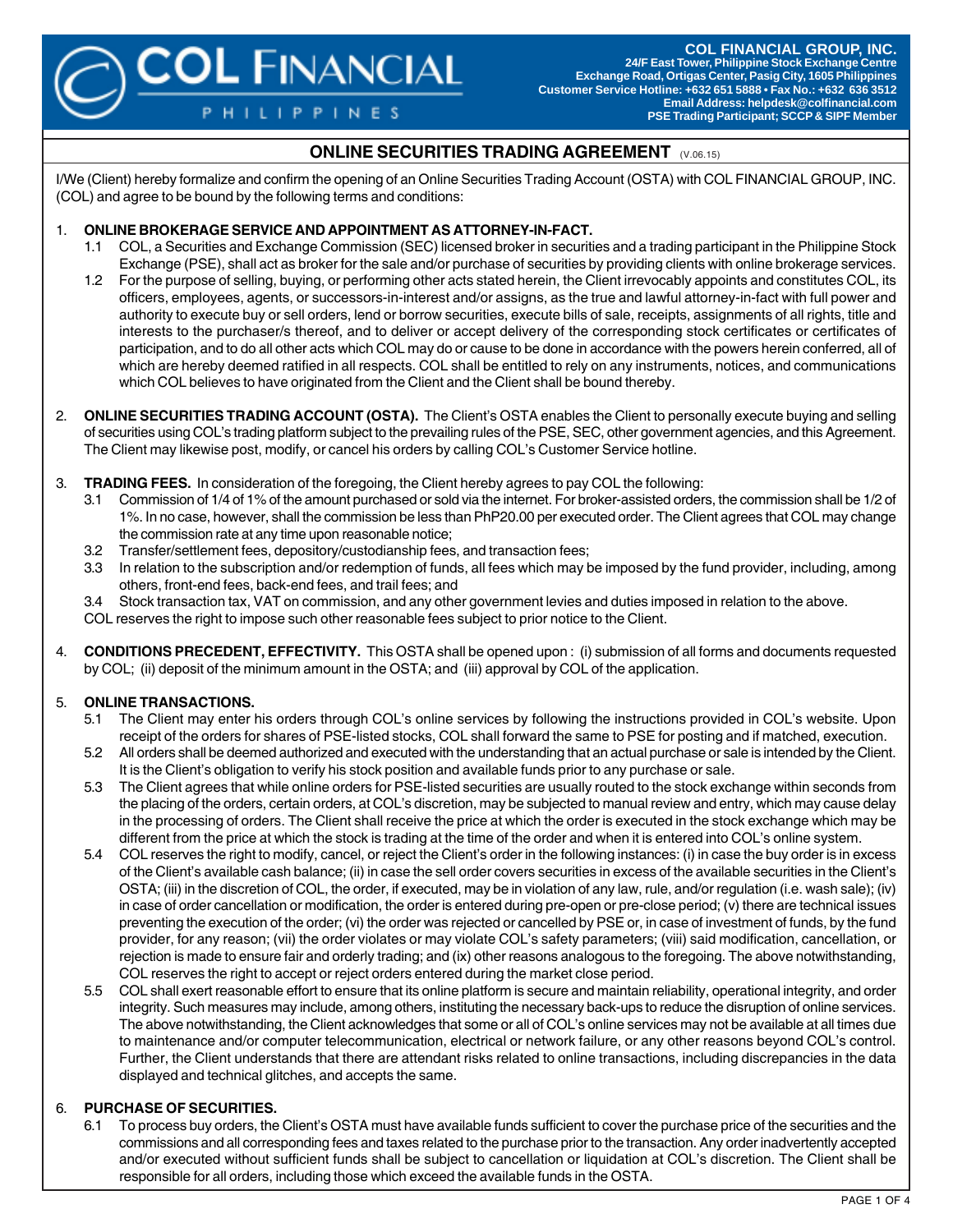- 6.2 All PSE-listed securities which were purchased shall be lodged by COL with the Philippine Depository and Trust Corporation.
- 6.3 In the absence of any written instructions to the contrary, all securities shall be registered in COL's name as street certificates.
- 7. **NO SHORT SALE OF SECURITIES**. Short sale of securities is not allowed. Any short sale inadvertently accepted and/or executed by the online system shall be subject to cancellation or liquidation at COL's discretion. The Client shall be responsible for all orders, including those which exceed the available stock positions in the OSTA.

#### 8. **PAYMENTS AND WITHDRAWALS.**

- 8.1 All payments shall be made by cash, checks, bank drafts, or telegraphic transfers, which shall either be delivered to COL's office or deposited and credited to a designated bank account of COL. Client's OSTA shall not be credited with any deposited funds until COL receives cleared funds in the amount stated in the deposit form, less bank charges, if any.
- 8.2 Any request for cash or stock withdrawals from Client's OSTA shall be made in writing and delivered personally or sent to COL's office by messenger or by telefax. A request sent by fax or email to deposit any cash credit with a particular bank of choice indicating therein the name of the bank and account number shall be subject to COL's approval, provided, that the Client shall assume all the risk or loss that may result thereto.
- 8.3 In case of a joint account, the Client agrees that: (i) in case of withdrawal of funds, the check shall be made payable to the names of all account holders; (ii) instructions for "joint and" accounts should be signed by all account holders; (iii) in case of "joint or" accounts, while the instructions of one of the account holders shall bind all other account holders, the primary account holder, as identified in the Customer Account Information Form (CAIF), shall be the "senior" account holder whose instructions shall prevail over any conflicting instructions from the other account holder(s); provided, however, that COL reserves the right to require all account holders to sign any document/request; (iv) the Client holds COL free and harmless from any and all losses, damages, costs, penalties, fines, and taxes incurred as a result of action or inaction taken by COL in response to any instructions given by parties believed by COL to be authorized or unauthorized to give such instructions; and (v) in case of death of any of the parties, the surviving party/ies may only withdraw funds from the OSTA or close the OSTA after submission of the required documentation to COL proving compliance with applicable estate laws and regulations.
- 9. **DELIVERY OF CERTIFICATES**. Without abrogating any of COL's rights under this Agreement and subject to any indebtedness of the Client, COL shall, upon appropriate demand, deliver the fully paid certificates unless delivery is prevented by circumstances beyond COL's control.
- 10. **INVESTMENT IN MUTUAL FUNDS AND TRUST FUNDS.** Subject to applicable laws and regulations, the Client may invest in mutual funds or unit investment trust funds available for subscription in COL's platform. In case the Client wishes to invest in said funds, the Client agrees: (i) to complete all documentation required; (ii) to be bound by the terms and conditions of each fund, including those governing subscription and redemption; (iii) to pay all fees in relation to the investment in the funds; and (iv) that all references to the word "securities" in this Agreement shall be deemed to include such funds, all references to "buy", "buying", and "purchase" of such securities shall be deemed to include subscription to such funds, and all references to "sale", "sell", and "selling" of such securities shall be deemed to include redemption of such funds.

## 11. **WARRANTIES.**

- 11.1 The Client shall: (i) use COL's online service only in accordance with this Agreement; (ii) be the only authorized user of COL's service; (iii) be solely responsible under any and all circumstances for the use and confidentiality of the User ID and trading password; and (iv) execute orders in compliance with the SRC, PSE rules, and other pertinent laws, rules, and regulations.
- 11.2 The Client shall enter online orders using his own internet software which orders are unsolicited and shall be Client's sole responsibility. The Client agrees to protect the User ID and trading password and shall maintain the security of whatever system is used to connect to the internet. The Client acknowledges that COL has done everything reasonable to provide secure transactions over the internet and shall not be responsible for any security failure of the internet.
- 11.3 The Client acknowledges that COL offers various ways of accessing his OSTA and undertakes to exert reasonable efforts in using these alternate methods to communicate with COL.
- 11.4 The Client acknowledges that all content found in COL's website and in any document published or any seminar given by COL are protected by Philippine law. Any data access granted by COL is made under the condition that such data can be used solely for helping the Client make personal investment decisions. Any unauthorized selling or sharing of this information, whether or not for profit, or any use of the same contrary to this provision shall result in the closure of the Client's account without prejudice to the Client's liability under contract and law.
- 11.5 For the Client's convenience, COL coordinated with third-parties for, among others, the remittance and transmittal of documents or funds. The Client acknowledges that: (i) it is Client's decision whether or not to avail of said third-party services; (ii) said third-party providers may impose fees to be shouldered by the Client; and (iii) said third-parties are not agents of COL and COL shall be responsible for such documents/funds only upon COL's actual receipt of the same and COL's responsibility for such documents/ funds shall cease upon transmittal of the same to the third-party provider designated by the Client.
- 11.6 In case of an in-trust-for (ITF) account, the Client warrants that the primary account holder: (i) is the legal guardian of the secondary account holder (beneficiary); (ii) is the owner of all assets to be placed in the OSTA; (iii) has set aside the assets in the OSTA for the beneficiary and agrees that ownership over the same shall automatically transfer to the beneficiary upon the primary account holder's death or when the beneficiary attains legal age, whichever comes first and in either case, upon payment of the corresponding taxes due thereon; (iv) undertakes to notify COL once the beneficiary reaches legal age, together with instructions as to the conversion of the account and that prior to such notification, COL has the right to take any action or inaction in response to any instructions given by the primary account holder; and (v) shall hold COL free and harmless from any and all losses, damages, costs, penalties, fines, and taxes incurred as a result of action or inaction taken by COL in response to any instructions given by the primary account holder in relation to the account and the funds and/or securities therein.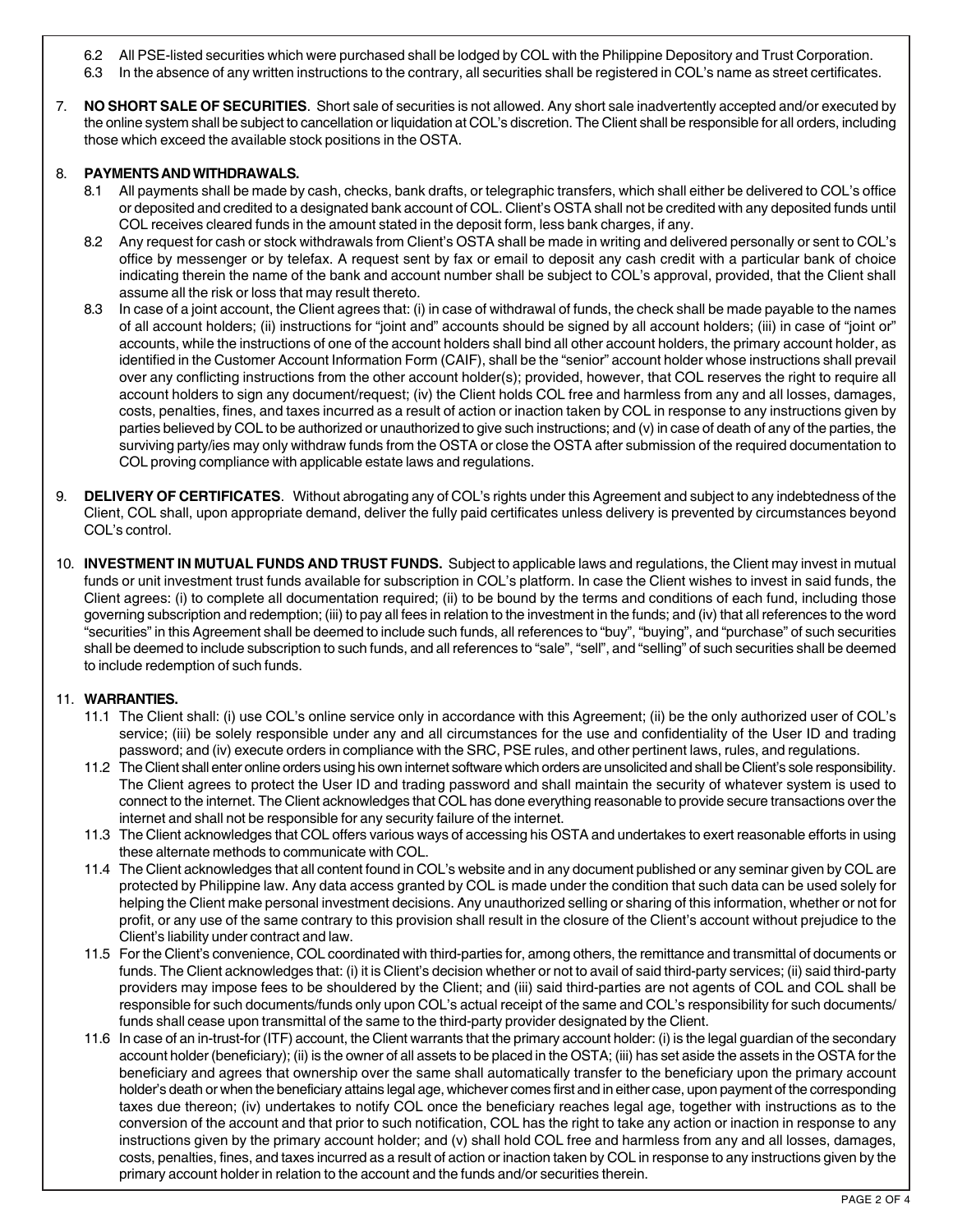- 12. **STOCK QUOTES AND RESEARCH INFORMATION**. The Client acknowledges that stock quotes, news and research information which include technical charts and financial data on listed securities displayed by COL are provided for informational purposes and for personal use only. These data are obtained from sources believed to be reliable. COL does not guarantee the accuracy of these quotes and information and shall not be responsible for any loss or damage of whatever nature in connection with any trade made in reliance upon such quotes or information.
- 13. **NO INVESTMENT ADVICE**. The Client hereby acknowledges that COL will not and does not provide legal, tax, or accounting advice or advice regarding the suitability or profitability of a security or investment, that COL's employees are not authorized to give any such advice and that the Client will not solicit or rely upon any such advice.
- 14. **LIENS**. COL shall have a continuing security interest in all securities and other property held by or through COL or its affiliates, as security for all liabilities and performance of all obligations to COL. COL may apply or transfer securities and other property interchangeably between accounts in which the Client may have an interest, at any time and without notice given. In the event of a breach or default of this Agreement, COL shall have all rights and remedies available to a secured creditor under any applicable law, in addition to its rights and remedies under this Agreement.
- 15. **SATISFACTION OF INDEBTEDNESS**. The Client agrees to satisfy, upon demand, any indebtedness, and to pay any debit balance remaining when the OSTA is closed, partially or totally.
- 16. **CONFIRMATIONS AND ACCOUNT STATEMENTS**. On February 1, 2007, the SEC granted COL exemptive relief from Securities Regulation Code (SRC) Rules 30.2- 2 and 52.1-8. Accordingly, COL shall furnish account statements and confirmations of all executed transactions on the day these are made by electronic mail sent to the email address appearing in COL's records. These shall be binding if no written objection is made no later than 12 noon of the next business day. The Client acknowledges that the validity of his objection to any such confirmation of transaction or account statement shall be determined solely by COL.

## 17. **DISCLOSURES.**

- 17.1 The Client shall strictly comply in a timely manner with all disclosure obligations as required under relevant laws, including, without limitation, Sections 18 and 19 of the SRC or amendments thereto, and its Implementing Rules and Regulations.
- 17.2 The Client understands that COL is a regulated entity and consents to the disclosure of the Client's information, including any electronic recording of online transactions, when requested by SEC, other regulatory entities, the proper courts, and any other government office. Listed companies and fund providers may also request for information regarding their respective stockholders and the Client consents to the release of such data.
- 17.3 The Client is aware that COL is registered with the United States Internal Revenue Service and consents to COL's compliance with the requirements under the Foreign Account Tax Compliance Act (FATCA), as the same may be amended from time to time, and its implementing rules and regulations, including the disclosure of Client information.

## 18. **ASSUMPTION OF RISKS.**

- 18.1 The Client fully accepts the risk for all orders entered and the trading decisions attendant thereto. The Client acknowledges that entering an order in his OSTA, whether online or otherwise, does not guarantee execution of the order, and as such, COL shall not be responsible for any order that is not executed.
- 18.2 The Client shall make his own investment judgments and decisions without reliance on COL and shall assume full and exclusive responsibility for all transactions in the OSTA. The Client agrees that COL shall have no liability in connection with any transactions in his OSTA and including his investment decisions.

## 19. **LIMITATION OF LIABILITY.**

- 19.1 COL, its affiliates, directors, officers, employees, and agents shall not be liable for losses resulting from a cause over which they do not have direct control including, but not limited to, the failure of electronic or mechanical equipment or communication lines, telephone or other interconnection problems including the inability to connect with the internet service provider. COL shall not be responsible for: (i) any problems, technical or otherwise, that might prevent the Client from entering orders or prevent COL from executing orders; and (ii) any inaccuracies or errors or technical glitches that may cause delays in the handling of orders or presentation of market data.
- 19.2 COL, its affiliates, directors, officers, employees, and agents shall not be responsible for any loss, damages, or litigation costs resulting from any error of fact or judgment, or from action taken or inaction or omission or default by any of them, or from any consequences whatsoever, save and except where such loss, damage or cost is suffered as a direct result of its gross negligence or willful misconduct.
- 19.3 The Client agrees not to hold COL, its affiliates, directors, officers, employees, and agents liable whatsoever for losses or damages resulting from any failure of electronic or mechanical equipment, software or systems malfunction, errors or delays and any and all technical problems that may arise in the course of providing the online brokerage services. Furthermore, the Client hereby agrees that COL or the PSE may discontinue the online services provided herein without prior notice.
- 19.4 PSE, its directors, officers, and employees shall not be liable to the Client for any and all damages directly or indirectly suffered as a result of the use or availment of COL's online brokerage services.
- 20. **CHANGE IN CIRCUMSTANCES**. The Client undertakes to inform COL of any changes in the information provided in his CAIF, including a change of his status from non-U.S. Person to U.S. Person as defined under FATCA, and furnish COL all necessary documentation within thirty (30) days from the change thereof without need of demand.